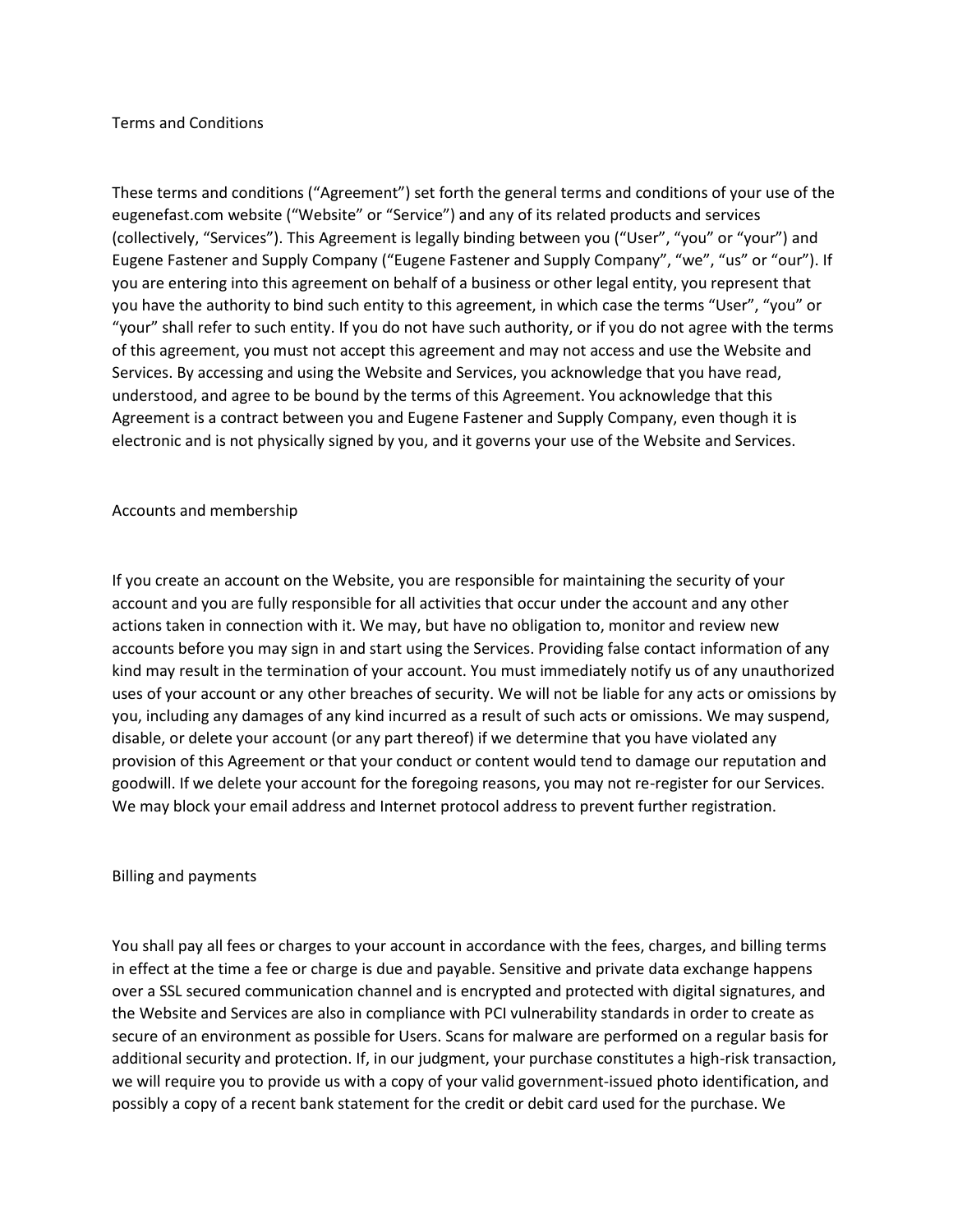reserve the right to change products and product pricing at any time. We also reserve the right to refuse any order you place with us. We may, in our sole discretion, limit or cancel quantities purchased per person, per household or per order. These restrictions may include orders placed by or under the same customer account, the same credit card, and/or orders that use the same billing and/or shipping address. In the event that we make a change to or cancel an order, we may attempt to notify you by contacting the e-mail and/or billing address/phone number provided at the time the order was made.

# Accuracy of information

Occasionally there may be information on the Website that contains typographical errors, inaccuracies or omissions that may relate to product descriptions, pricing, availability, promotions and offers. We reserve the right to correct any errors, inaccuracies or omissions, and to change or update information or cancel orders if any information on the Website or Services is inaccurate at any time without prior notice (including after you have submitted your order). We undertake no obligation to update, amend or clarify information on the Website including, without limitation, pricing information, except as required by law. No specified update or refresh date applied on the Website should be taken to indicate that all information on the Website or Services has been modified or updated.

Links to other resources

Although the Website and Services may link to other resources (such as websites, mobile applications, etc.), we are not, directly or indirectly, implying any approval, association, sponsorship, endorsement, or affiliation with any linked resource, unless specifically stated herein. We are not responsible for examining or evaluating, and we do not warrant the offerings of, any businesses or individuals or the content of their resources. We do not assume any responsibility or liability for the actions, products, services, and content of any other third parties. You should carefully review the legal statements and other conditions of use of any resource which you access through a link on the Website. Your linking to any other off-site resources is at your own risk.

# Prohibited uses

In addition to other terms as set forth in the Agreement, you are prohibited from using the Website and Services or Content: (a) for any unlawful purpose; (b) to solicit others to perform or participate in any unlawful acts; (c) to violate any international, federal, provincial or state regulations, rules, laws, or local ordinances; (d) to infringe upon or violate our intellectual property rights or the intellectual property rights of others; (e) to harass, abuse, insult, harm, defame, slander, disparage, intimidate, or discriminate based on gender, sexual orientation, religion, ethnicity, race, age, national origin, or disability; (f) to submit false or misleading information; (g) to upload or transmit viruses or any other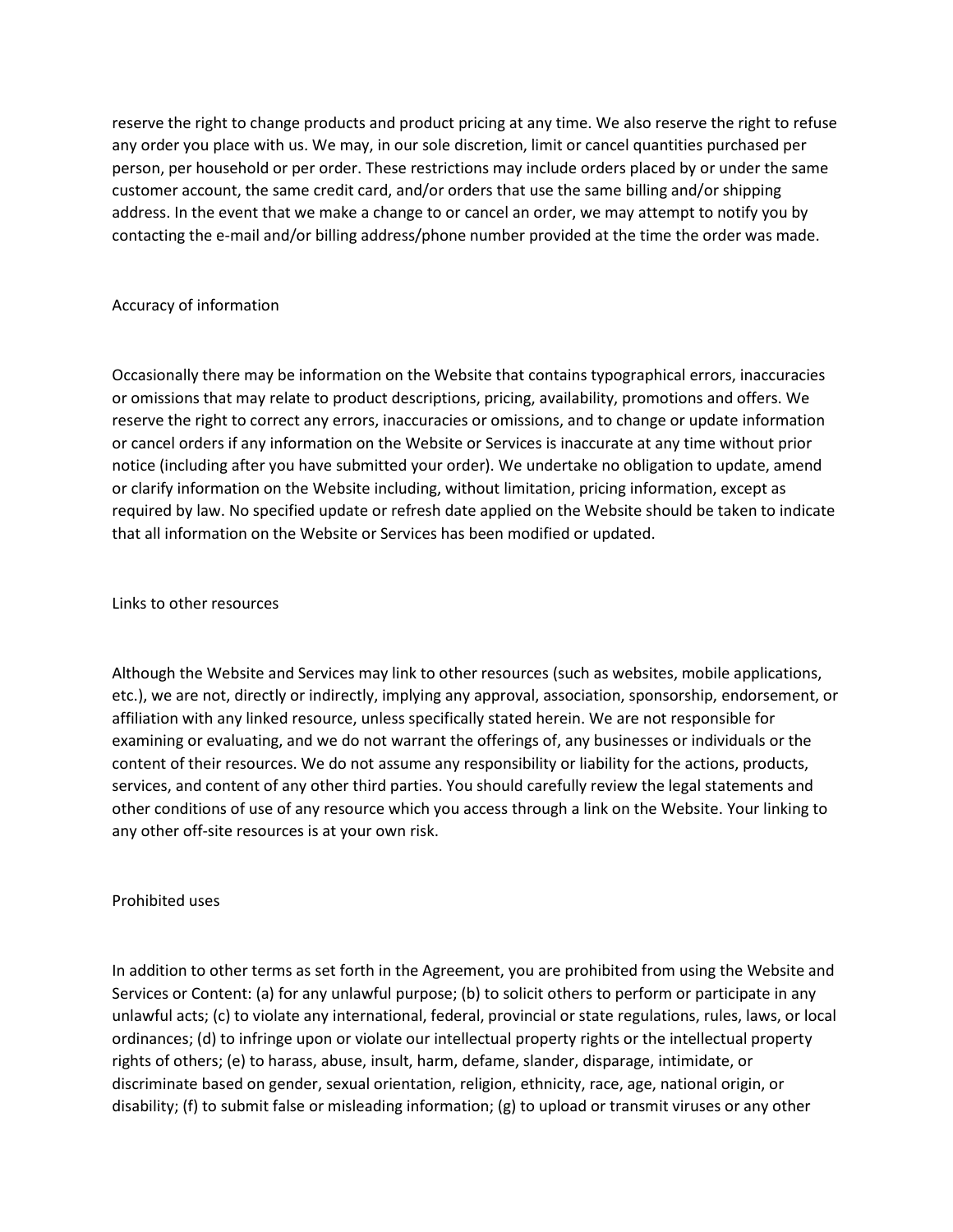type of malicious code that will or may be used in any way that will affect the functionality or operation of the Website and Services, third party products and services, or the Internet; (h) to spam, phish, pharm, pretext, spider, crawl, or scrape; (i) for any obscene or immoral purpose; or (j) to interfere with or circumvent the security features of the Website and Services, third party products and services, or the Internet. We reserve the right to terminate your use of the Website and Services for violating any of the prohibited uses.

### Intellectual property rights

"Intellectual Property Rights" means all present and future rights conferred by statute, common law or equity in or in relation to any copyright and related rights, trademarks, designs, patents, inventions, goodwill and the right to sue for passing off, rights to inventions, rights to use, and all other intellectual property rights, in each case whether registered or unregistered and including all applications and rights to apply for and be granted, rights to claim priority from, such rights and all similar or equivalent rights or forms of protection and any other results of intellectual activity which subsist or will subsist now or in the future in any part of the world. This Agreement does not transfer to you any intellectual property owned by Eugene Fastener and Supply Company or third parties, and all rights, titles, and interests in and to such property will remain (as between the parties) solely with Eugene Fastener and Supply Company. All trademarks, service marks, graphics and logos used in connection with the Website and Services, are trademarks or registered trademarks of Eugene Fastener and Supply Company or its licensors. Other trademarks, service marks, graphics and logos used in connection with the Website and Services may be the trademarks of other third parties. Your use of the Website and Services grants you no right or license to reproduce or otherwise use any of Eugene Fastener and Supply Company or third party trademarks.

#### Disclaimer of warranty

You agree that such Service is provided on an "as is" and "as available" basis and that your use of the Website and Services is solely at your own risk. We expressly disclaim all warranties of any kind, whether express or implied, including but not limited to the implied warranties of merchantability, fitness for a particular purpose and non-infringement. We make no warranty that the Services will meet your requirements, or that the Service will be uninterrupted, timely, secure, or error-free; nor do we make any warranty as to the results that may be obtained from the use of the Service or as to the accuracy or reliability of any information obtained through the Service or that defects in the Service will be corrected. You understand and agree that any material and/or data downloaded or otherwise obtained through the use of Service is done at your own discretion and risk and that you will be solely responsible for any damage or loss of data that results from the download of such material and/or data. We make no warranty regarding any goods or services purchased or obtained through the Service or any transactions entered into through the Service unless stated otherwise. No advice or information,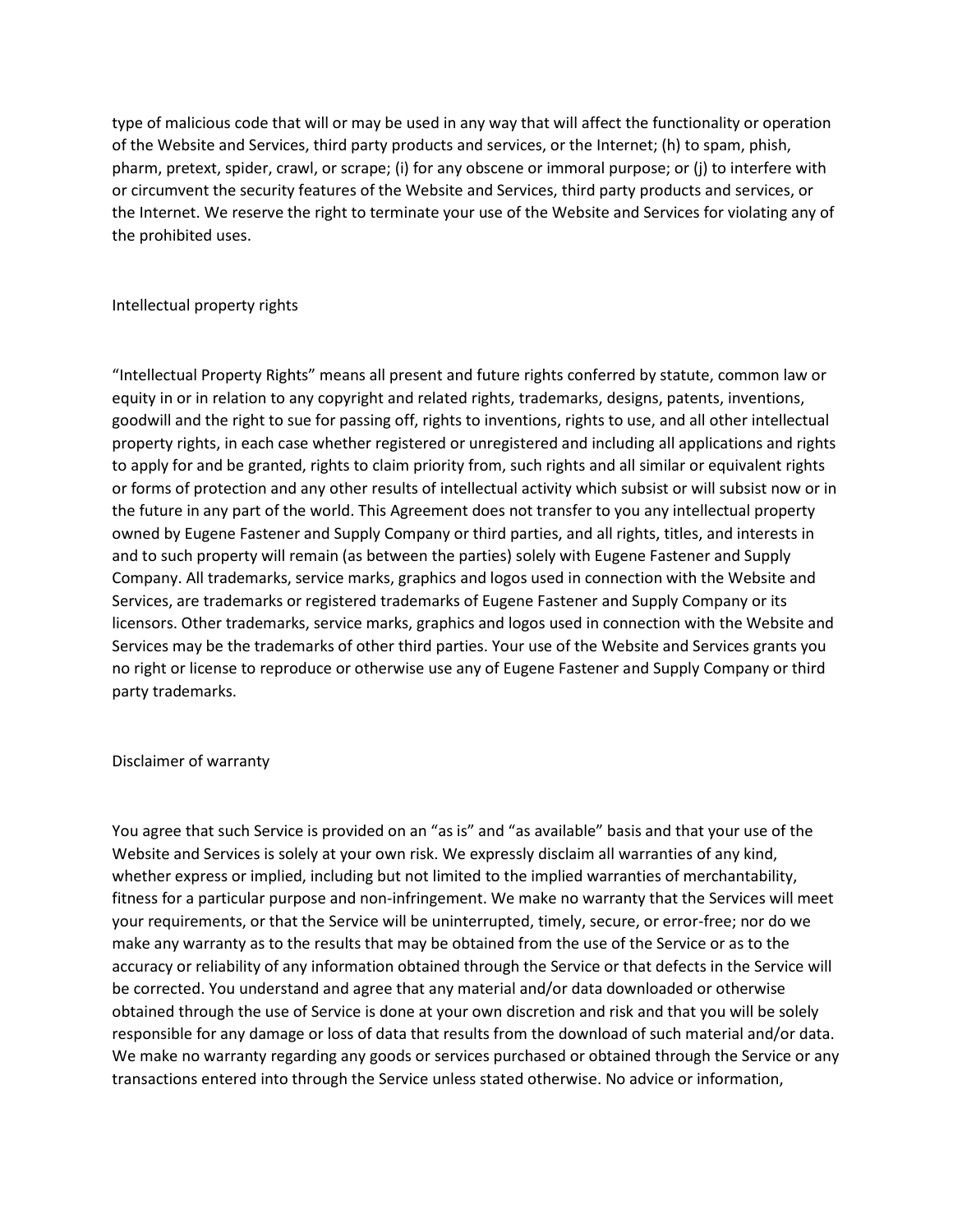whether oral or written, obtained by you from us or through the Service shall create any warranty not expressly made herein.

Limitation of liability

To the fullest extent permitted by applicable law, in no event will Eugene Fastener and Supply Company, its affiliates, directors, officers, employees, agents, suppliers or licensors be liable to any person for any indirect, incidental, special, punitive, cover or consequential damages (including, without limitation, damages for lost profits, revenue, sales, goodwill, use of content, impact on business, business interruption, loss of anticipated savings, loss of business opportunity) however caused, under any theory of liability, including, without limitation, contract, tort, warranty, breach of statutory duty, negligence or otherwise, even if the liable party has been advised as to the possibility of such damages or could have foreseen such damages. To the maximum extent permitted by applicable law, the aggregate liability of Eugene Fastener and Supply Company and its affiliates, officers, employees, agents, suppliers and licensors relating to the services will be limited to an amount no greater than one dollar or any amounts actually paid in cash by you to Eugene Fastener and Supply Company for the prior one month period prior to the first event or occurrence giving rise to such liability. The limitations and exclusions also apply if this remedy does not fully compensate you for any losses or fails of its essential purpose.

# Indemnification

You agree to indemnify and hold Eugene Fastener and Supply Company and its affiliates, directors, officers, employees, agents, suppliers and licensors harmless from and against any liabilities, losses, damages or costs, including reasonable attorneys' fees, incurred in connection with or arising from any third party allegations, claims, actions, disputes, or demands asserted against any of them as a result of or relating to your Content, your use of the Website and Services or any willful misconduct on your part.

# Severability

All rights and restrictions contained in this Agreement may be exercised and shall be applicable and binding only to the extent that they do not violate any applicable laws and are intended to be limited to the extent necessary so that they will not render this Agreement illegal, invalid or unenforceable. If any provision or portion of any provision of this Agreement shall be held to be illegal, invalid or unenforceable by a court of competent jurisdiction, it is the intention of the parties that the remaining provisions or portions thereof shall constitute their agreement with respect to the subject matter hereof, and all such remaining provisions or portions thereof shall remain in full force and effect.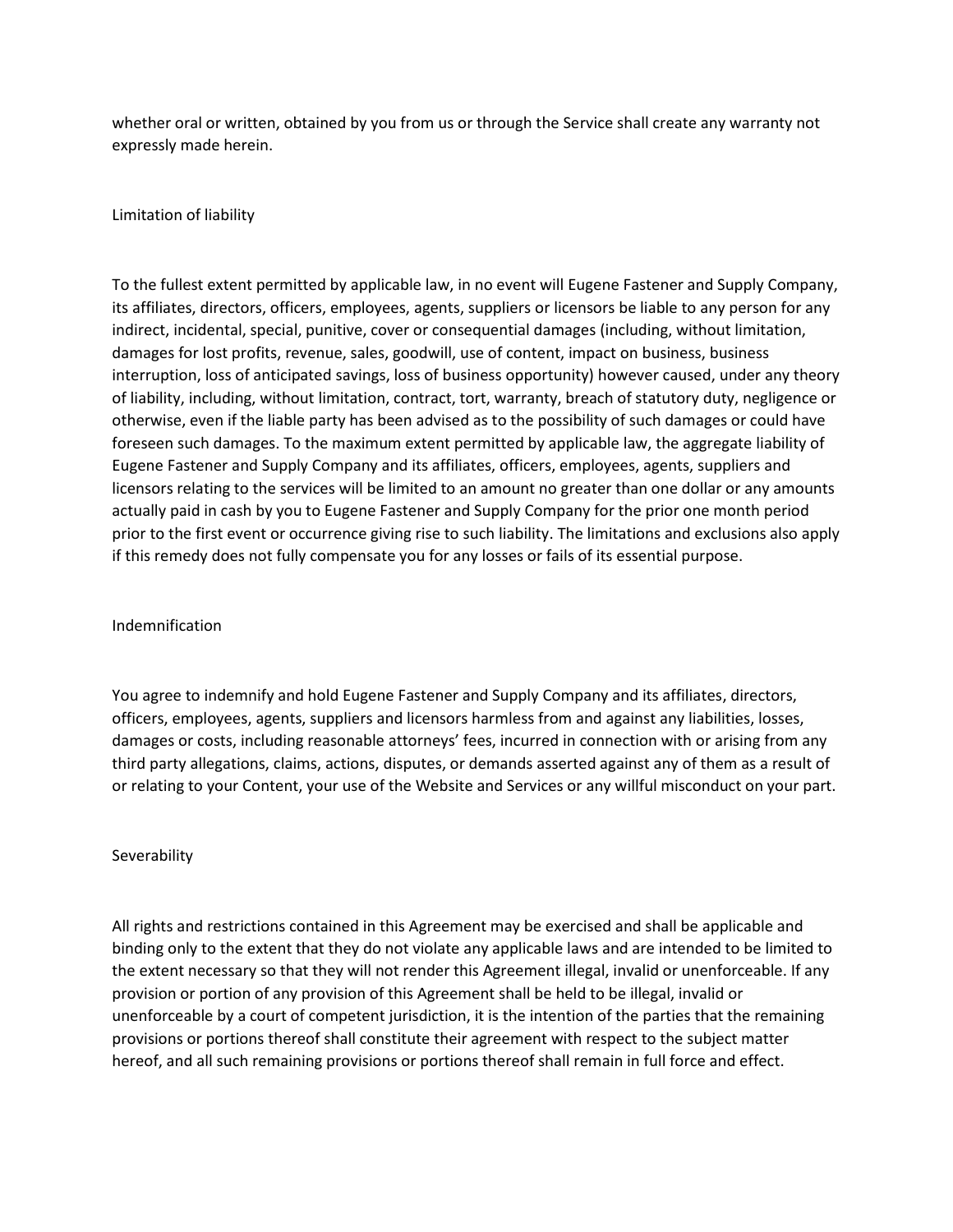### Dispute resolution

The formation, interpretation, and performance of this Agreement and any disputes arising out of it shall be governed by the substantive and procedural laws of Oregon, United States without regard to its rules on conflicts or choice of law and, to the extent applicable, the laws of United States. The exclusive jurisdiction and venue for actions related to the subject matter hereof shall be the courts located in Oregon, United States, and you hereby submit to the personal jurisdiction of such courts. You hereby waive any right to a jury trial in any proceeding arising out of or related to this Agreement. The United Nations Convention on Contracts for the International Sale of Goods does not apply to this Agreement.

### Assignment

You may not assign, resell, sub-license or otherwise transfer or delegate any of your rights or obligations hereunder, in whole or in part, without our prior written consent, which consent shall be at our own sole discretion and without obligation; any such assignment or transfer shall be null and void. We are free to assign any of its rights or obligations hereunder, in whole or in part, to any third party as part of the sale of all or substantially all of its assets or stock or as part of a merger.

Changes and amendments

We reserve the right to modify this Agreement or its terms related to the Website and Services at any time at our discretion. When we do, we will revise the updated date at the bottom of this page. We may also provide notice to you in other ways at our discretion, such as through the contact information you have provided.

An updated version of this Agreement will be effective immediately upon the posting of the revised Agreement unless otherwise specified. Your continued use of the Website and Services after the effective date of the revised Agreement (or such other act specified at that time) will constitute your consent to those changes.

Acceptance of these terms

You acknowledge that you have read this Agreement and agree to all its terms and conditions. By accessing and using the Website and Services you agree to be bound by this Agreement. If you do not